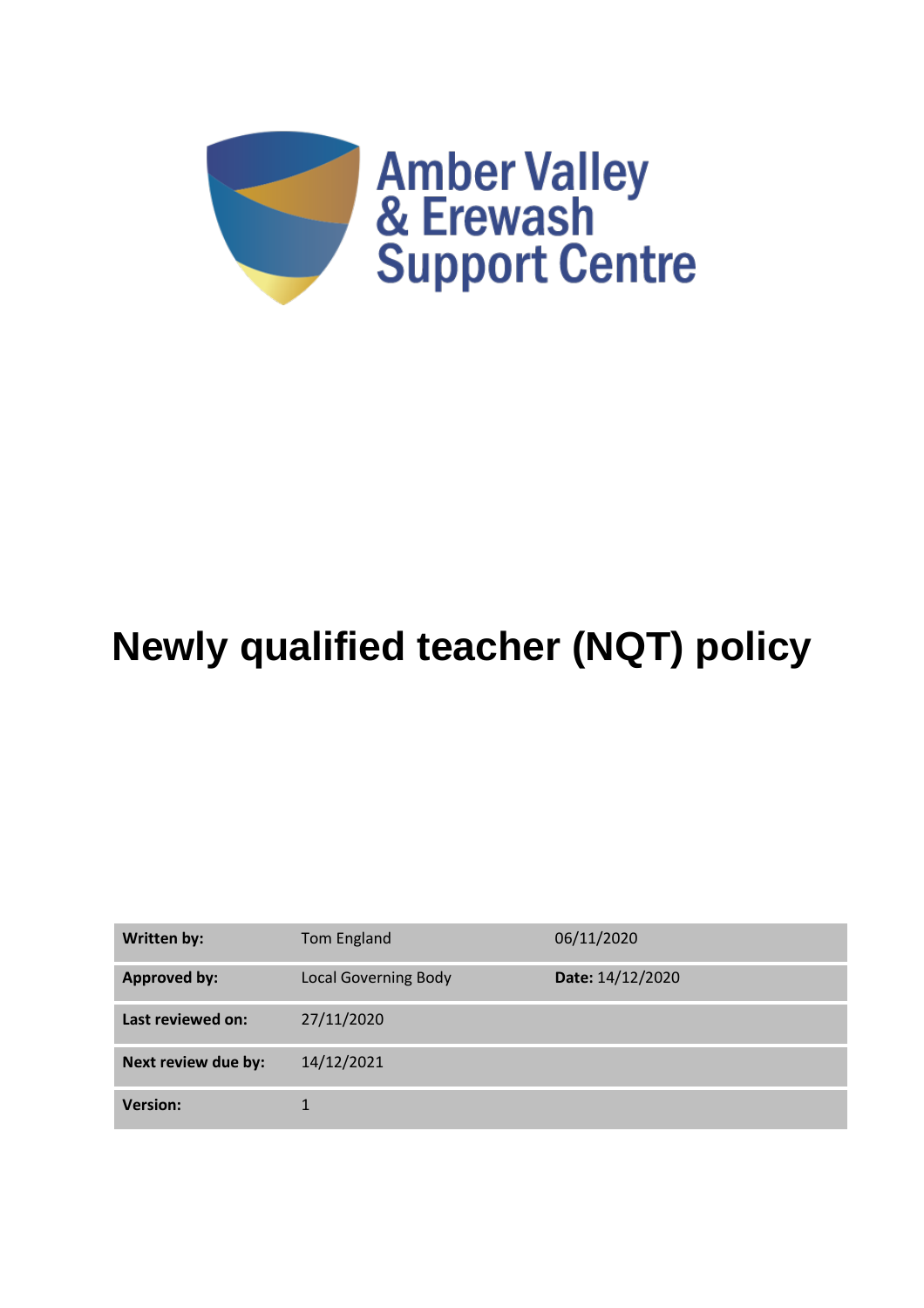# **Contents**

<span id="page-1-0"></span>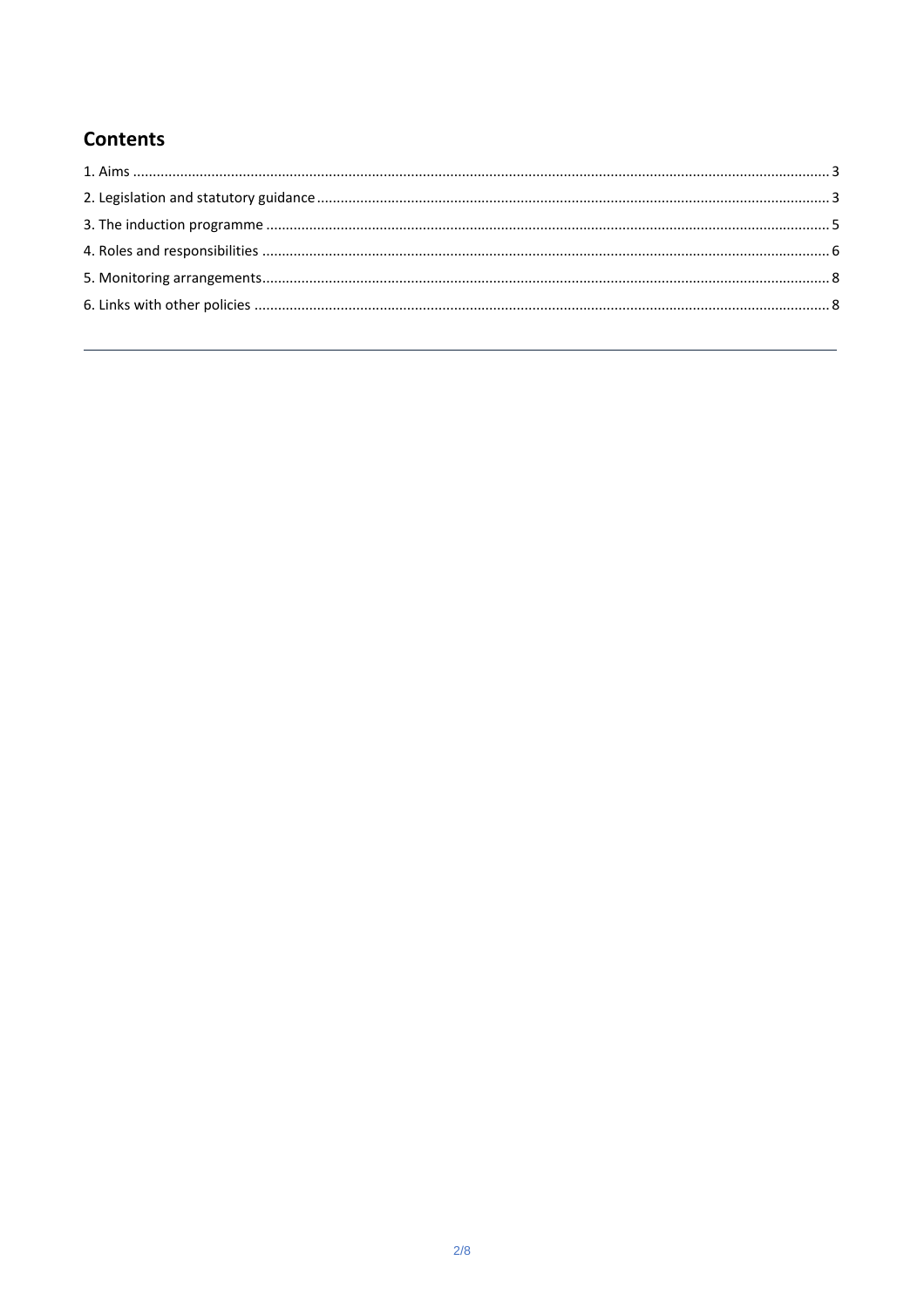# **1. Aims**

The academy aims to:

- Run a NQT induction programme that meets all the statutory requirements
- Provide NQTs with a supportive environment that develops them and equips them with the tools to be effective and successful teachers
- Ensure all staff understand their role in the induction programme

# <span id="page-2-0"></span>**2. Legislation and statutory guidance**

This policy is based on the Department for Education's statutory guidance [Induction for Newly Qualified](https://www.gov.uk/government/publications/induction-for-newly-qualified-teachers-nqts)  [Teachers \(England\)](https://www.gov.uk/government/publications/induction-for-newly-qualified-teachers-nqts) an[d The Education \(Induction Arrangements for](http://www.legislation.gov.uk/uksi/2012/1115/contents/made) school Teachers) (England) Regulations [2012.](http://www.legislation.gov.uk/uksi/2012/1115/contents/made)

The 'relevant standards' referred to below are the [Teachers' Standards](https://www.gov.uk/government/publications/teachers-standards).

Teachers make the education of their pupils their first concern, and are accountable for achieving the highest possible standards in work and conduct. Teachers act with honesty and integrity; have strong subject knowledge, keep their knowledge and skills as teachers up-to-date and are self-critical; forge positive professional relationships; and work with parents in the best interests of their pupils.

# Part One: Teaching

A teacher must:

# **1. Set high expectations which inspire, motivate and challenge pupils**

- establish a safe and stimulating environment for pupils, rooted in mutual respect
- $\ge$  set goals that stretch and challenge pupils of all backgrounds, abilities and dispositions
- demonstrate consistently the positive attitudes, values and behaviour which are expected of pupils.

# **2. Promote good progress and outcomes by pupils**

- be accountable for pupils' attainment, progress and outcomes
- be aware of pupils' capabilities and their prior knowledge, and plan teaching to build on these
- $\geq$  guide pupils to reflect on the progress they have made and their emerging needs
- demonstrate knowledge and understanding of how pupils learn and how this impacts on teaching
- encourage pupils to take a responsible and conscientious attitude to their own work and study.

# **3. Demonstrate good subject and curriculum knowledge**

- have a secure knowledge of the relevant subject(s) and curriculum areas, foster and maintain pupils' interest in the subject, and address misunderstandings
- demonstrate a critical understanding of developments in the subject and curriculum areas, and promote the value of scholarship
- demonstrate an understanding of and take responsibility for promoting high standards of literacy, articulacy and the correct use of standard English, whatever the teacher's specialist subject
- if teaching early reading, demonstrate a clear understanding of systematic synthetic phonics
- if teaching early mathematics, demonstrate a clear understanding of appropriate teaching strategies.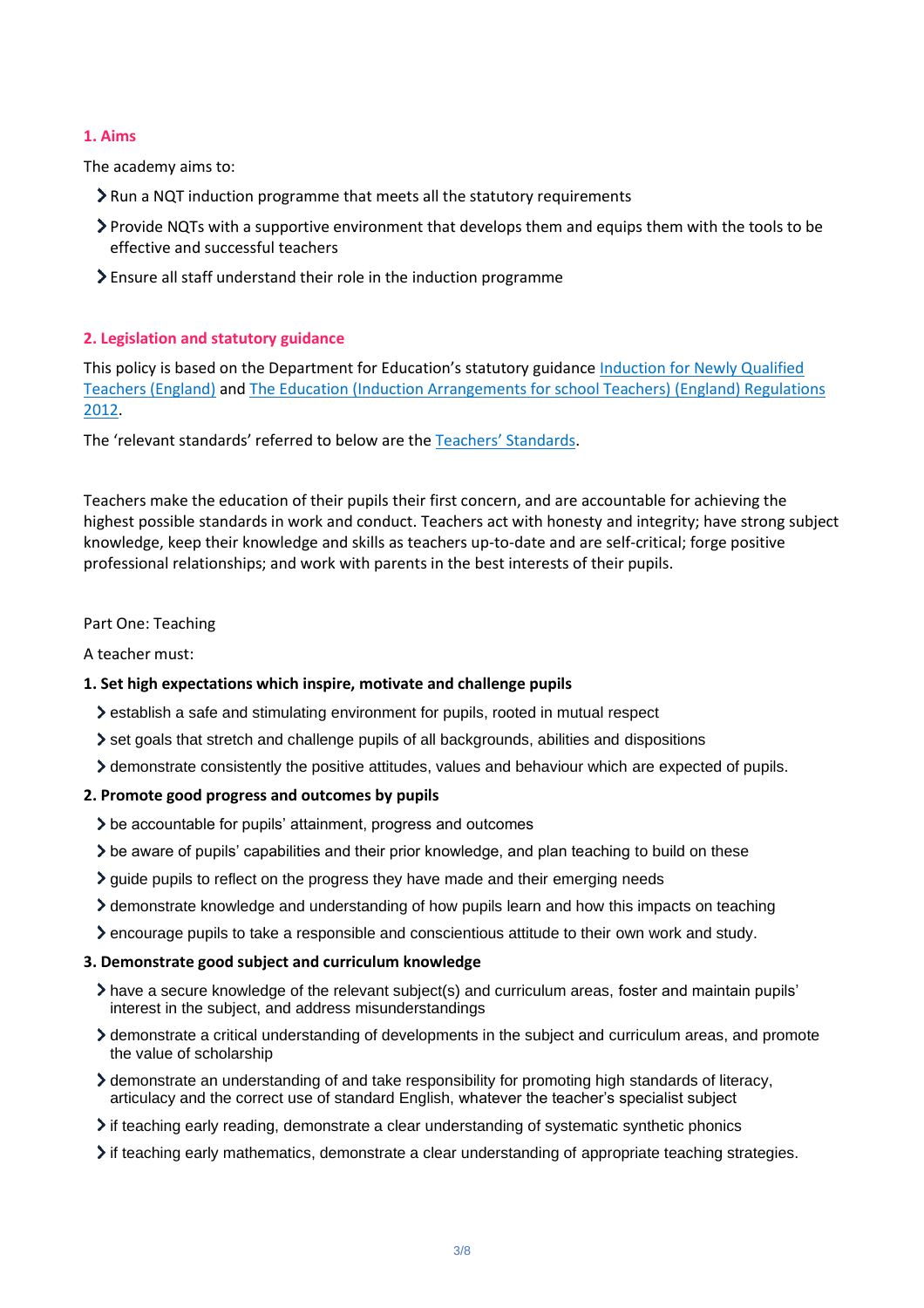#### **4. Plan and teach well structured lessons**

- $\geq$  impart knowledge and develop understanding through effective use of lesson time
- promote a love of learning and children's intellectual curiosity
- set homework and plan other out-of-class activities to consolidate and extend the knowledge and understanding pupils have acquired
- reflect systematically on the effectiveness of lessons and approaches to teaching
- contribute to the design and provision of an engaging curriculum within the relevant subject area(s).

#### **5. Adapt teaching to respond to the strengths and needs of all pupils**

- $\lambda$  know when and how to differentiate appropriately, using approaches which enable pupils to be taught effectively
- have a secure understanding of how a range of factors can inhibit pupils' ability to learn, and how best to overcome these
- demonstrate an awareness of the physical, social and intellectual development of children, and know how to adapt teaching to support pupils' education at different stages of development
- have a clear understanding of the needs of all pupils, including those with special educational needs; those of high ability; those with English as an additional language; those with disabilities; and be able to use and evaluate distinctive teaching approaches to engage and support them.

#### **6. Make accurate and productive use of assessment**

- $\geq$  know and understand how to assess the relevant subject and curriculum areas, including statutory assessment requirements
- make use of formative and summative assessment to secure pupils' progress
- use relevant data to monitor progress, set targets, and plan subsequent lessons
- give pupils regular feedback, both orally and through accurate marking, and encourage pupils to respond to the feedback.

#### **7. Manage behaviour effectively to ensure a good and safe learning environment**

- have clear rules and routines for behaviour in classrooms, and take responsibility for promoting good and courteous behaviour both in classrooms and around the school, in accordance with the school's behaviour policy
- have high expectations of behaviour, and establish a framework for discipline with a range of strategies, using praise, sanctions and rewards consistently and fairly
- manage classes effectively, using approaches which are appropriate to pupils' needs in order to involve and motivate them
- maintain good relationships with pupils, exercise appropriate authority, and act decisively when necessary.

#### **8. Fulfil wider professional responsibilities**

- make a positive contribution to the wider life and ethos of the academy
- develop effective professional relationships with colleagues, knowing how and when to draw on advice and specialist support
- > deploy support staff effectively
- take responsibility for improving teaching through appropriate professional development, responding to advice and feedback from colleagues
- communicate effectively with parents with regard to pupils' achievements and wellbeing.

# **Part Two: Personal and professional conduct**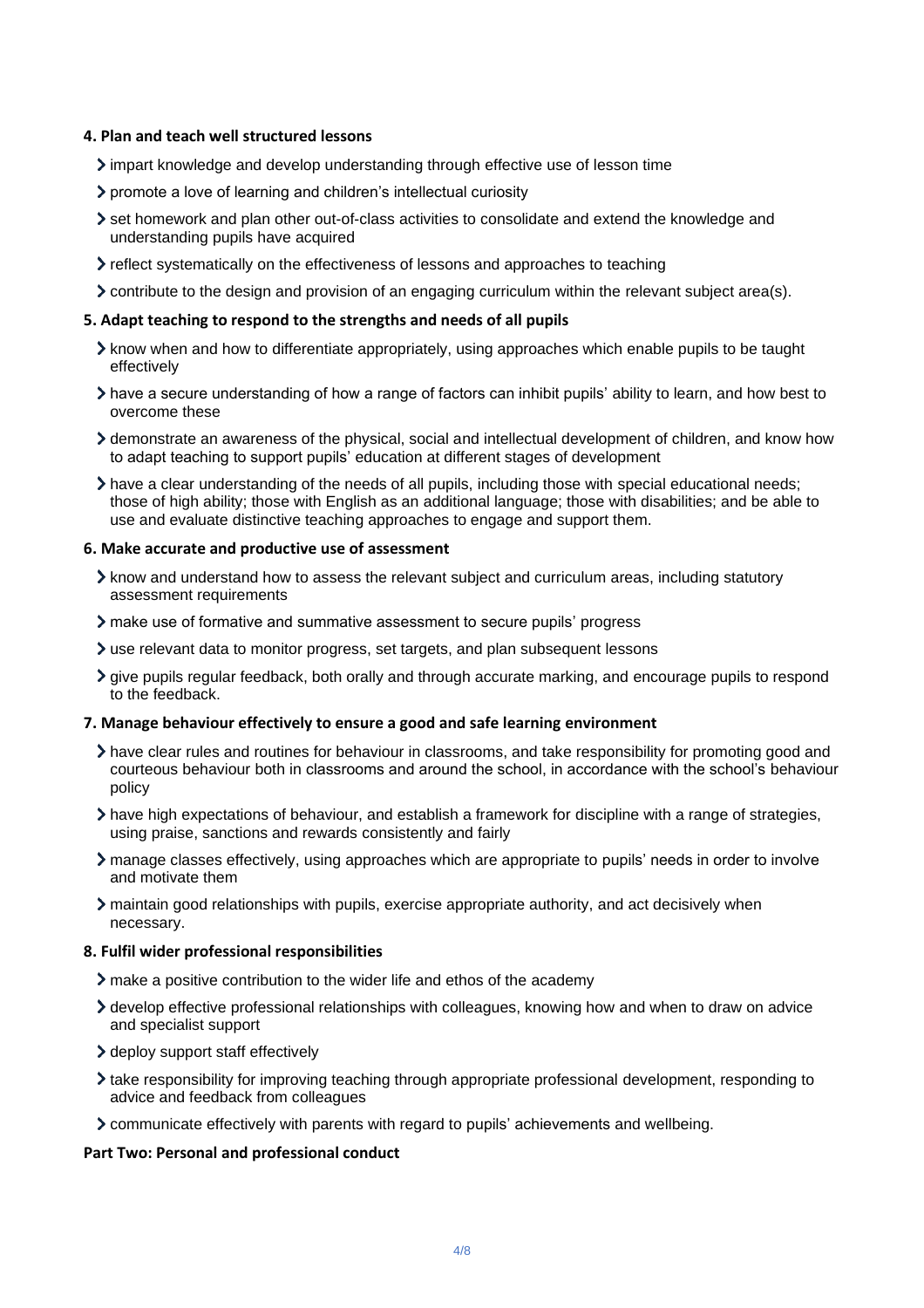A teacher is expected to demonstrate consistently high standards of personal and professional conduct. The following statements define the behaviour and attitudes which set the required standard for conduct throughout a teacher's career.

- Teachers uphold public trust in the profession and maintain high standards of ethics and behaviour, within and outside the academy by:
- treating pupils with dignity, building relationships rooted in mutual respect, and at all times observing proper boundaries appropriate to a teacher's professional position
- having regard for the need to safeguard pupils' wellbeing, in accordance with statutory provisions
- showing tolerance of and respect for the rights of others
- not undermining fundamental British values, including democracy, the rule of law, individual liberty and mutual respect, and tolerance of those with different faiths and beliefs
- ensuring that personal beliefs are not expressed in ways which exploit pupils' vulnerability or might lead them to break the law.
- Teachers must have proper and professional regard for the ethos, policies and practices of the academy in which they teach and maintain high standards in their own attendance and punctuality.
- Teachers must have an understanding of, and always act within, the statutory frameworks which set out their professional duties and responsibilities.

This policy complies with our funding agreement and articles of association.

#### <span id="page-4-0"></span>**3. The induction programme**

For a full-time NQT, the induction programme will typically last for a single academic year. Part-time NQTs will serve a full-time equivalent.

The programme is quality assured by AVESC and DCC, our 'appropriate body'.

#### **3.1 Posts for induction**

Each NQT will:

- $\geq$  Be provided with the necessary employment tasks, experience and support to enable them to demonstrate satisfactory performance against the relevant standards throughout, and by the end of, the induction period
- Have an appointed induction tutor, who will have qualified teacher status (QTS)
- Have a reduced timetable to allow them to undertake activities in their induction programme, with no more than 90% of the timetable of our existing teachers on the main pay range
- Regularly teach the same class or classes
- Take part in similar planning, teaching and assessment processes to other teachers working in similar posts
- Not be given additional non-teaching responsibilities without appropriate preparation and support
- Not have unreasonable demands made upon them
- Not normally teach outside the age range and/or subjects they have been employed to teach
- $\geq$  Not be presented with unreasonably demanding pupil discipline problems on a day-to-day basis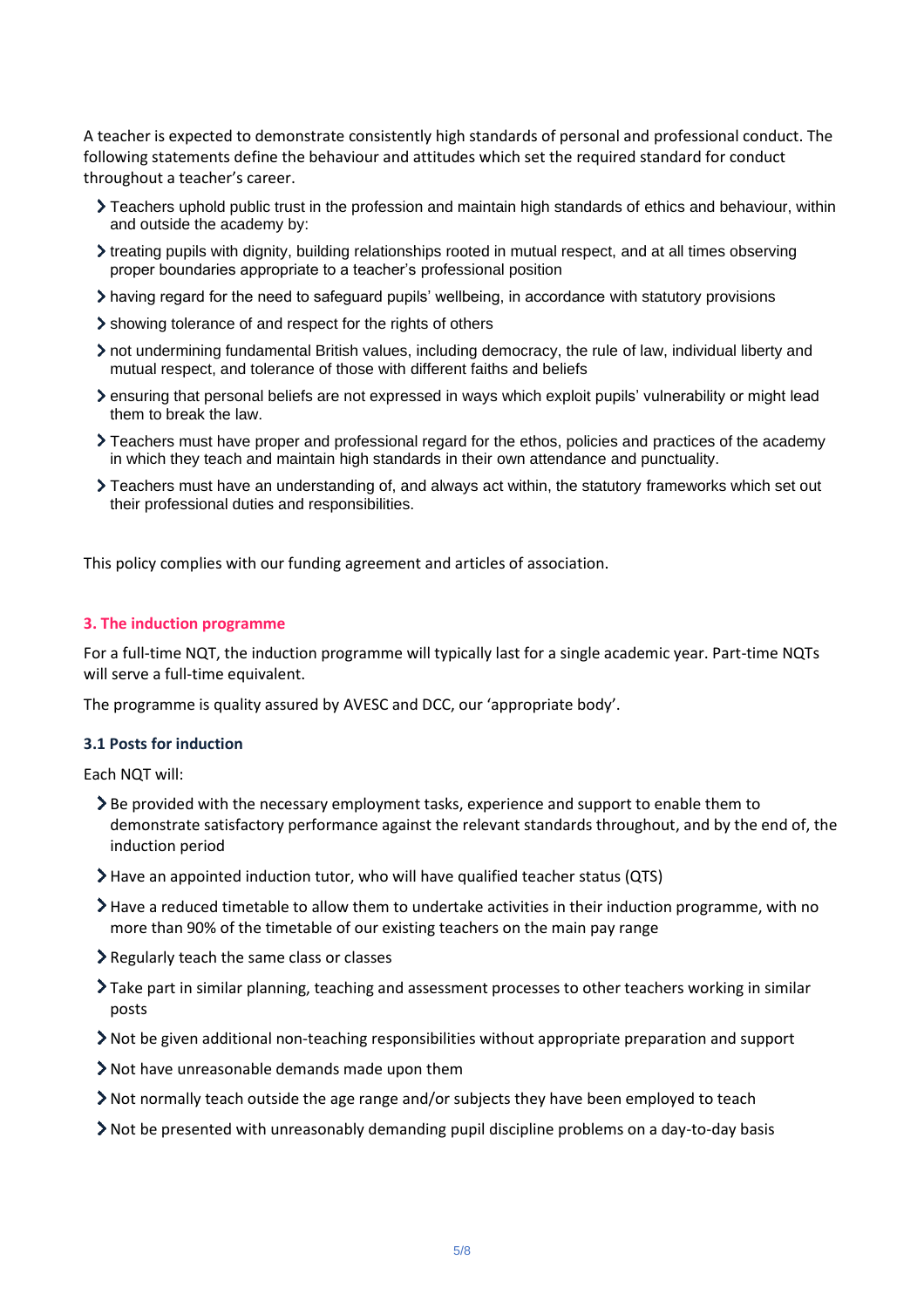# **3.2 Support for NQTs**

We support NQTs with:

- Their designated induction tutor, who will provide day-to-day monitoring and support, and co-ordinate their assessments
- Observations of their teaching at regular intervals, and follow-up discussions with prompt and constructive feedback
- Regular professional reviews of their progress, to take place on a monthly basis, at which we will review their objectives and revise them in relation to the relevant standards and their current needs and strengths
- Chances to observe experienced teachers, either within the academy or at another school or academy with effective practice

# **3.3 Assessments of NQT performance**

Formal assessment meetings will take place on a termly basis, carried out either by the Headteacher or the NQT's induction tutor.

These meetings will be informed by clear and transparent evidence gathered during the preceding assessment period and drawn from the NQT's work as a teacher and from their induction programme. Copies of the evidence relied on will be provided to the NQT and the appropriate body.

After these meetings, formal assessment reports will be completed that clearly show how the NQT is performing against the relevant standards.

At the end of the programme, NQTs will take part in a final formal assessment meeting. The outcomes of this meeting will be used by the headteacher to decide whether the NQT's performance is satisfactory against the relevant standards. The decision will be written up in a final assessment form.

The NQT can add their own comments to this final form.

The form will then be sent to the appropriate body, who will make the final decision on whether the NQT has passed their induction period.

# **3.4 At-risk procedures**

If it becomes clear the NQT is not making sufficient progress, additional monitoring and support measures must be put in place immediately, meaning:

- Areas in which improvement is needed are identified
- Appropriate objectives are set to guide the NQT towards satisfactory performance
- An effective support programme is put in place to help the NQT improve their performance

If there are still concerns about the NQT's progress at their next formal assessment, so long as it is not the final assessment, the Headteacher will discuss this with the NQT, updating objectives as necessary and giving details of the improvement plan for the next assessment period.

# <span id="page-5-0"></span>**4. Roles and responsibilities**

#### **4.1 Role of the NQT**

The NQT will:

Provide evidence that they have QTS and are eligible to start induction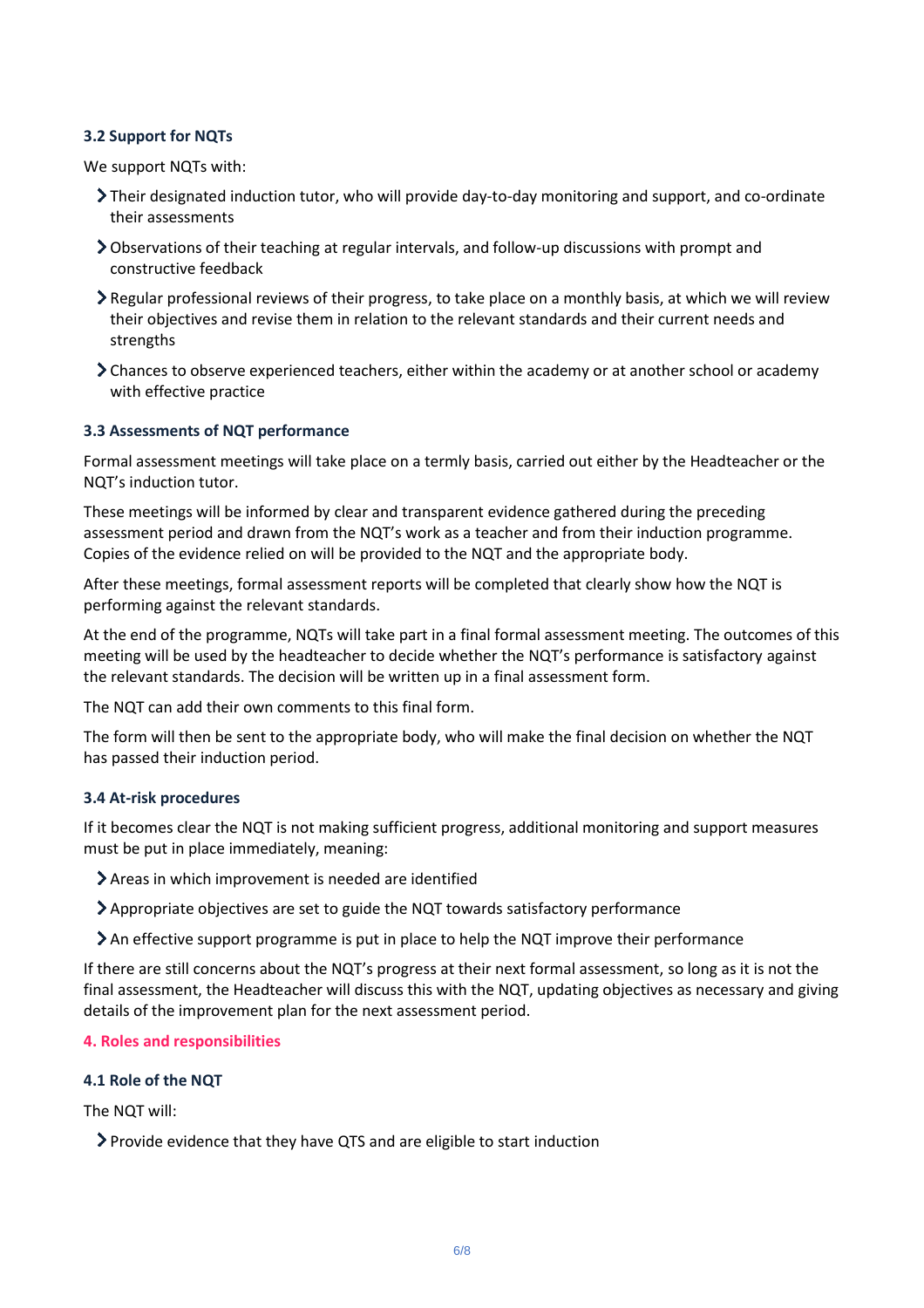- Meet with their induction tutor at the start of the programme to discuss and agree priorities, and keep these under review
- Agree with their induction tutor how best to use their reduced timetable allowance
- Provide evidence of their progress against the relevant standards
- Participate fully in the monitoring and development programme
- Participate in scheduled classroom observations, progress reviews and formal assessment meetings
- Agree with their induction tutor the start and end dates of the induction period, and the dates of any absences from work during the period
- > Keep copies of all assessment forms

## **When the NQT has any concerns**, they will:

- Raise these with their induction tutor as soon as they can
- Consult with their contact at the appropriate body at an early stage if there are difficulties in resolving issues with their tutor or within the academy

# **4.2 Role of the Headteacher**

The headteacher will:

- Check that the NQT has been awarded QTS and whether they need to serve an induction period
- Agree, in advance of the NQT starting, who will act as the appropriate body
- Notify the appropriate body when an NQT is taking up a post and undertaking induction
- Make sure the NQT's post is suitable according to statutory guidance (see section 3.1 above)
- Ensure the induction tutor is appropriately trained and has sufficient time to carry out their role effectively
- Ensure the NQT's progress is reviewed regularly, including through observations and feedback of their teaching
- Ensure that formal assessments are carried out and reports completed and sent to the appropriate body
- Maintain and keep accurate records of employment that will count towards the induction period
- Make the Governing Board aware of the support arrangements in place for the NQT
- Make a recommendation to the appropriate body on whether the NQT's performance against the relevant standards is satisfactory
- Participate in the appropriate body's quality assurance procedures of the induction programmes
- Keep all relevant documentation, evidence and forms on file for 6 years

#### **4.3 Role of the induction tutor**

The induction tutor will:

- $\triangleright$  Provide guidance and effective support to the NQT, including coaching and mentoring
- Carry out regular progress reviews throughout the induction period
- Undertake formal assessment meetings during the induction period, coordinating input from other colleagues as appropriate